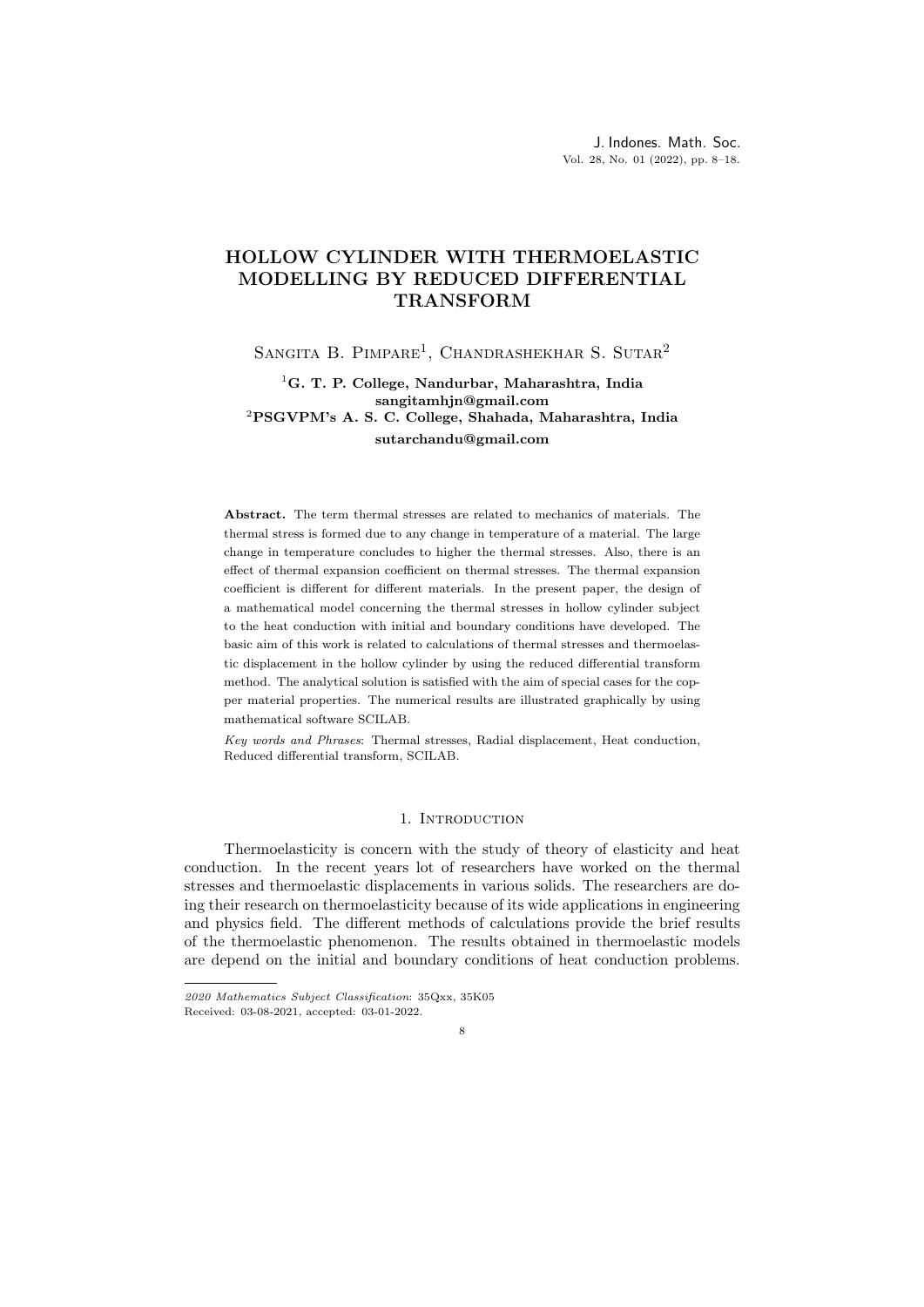The different authors have been developed the various model along with the mediums and heat sources, by which the effect may be shown on thermal stresses and thermoelastic displacements of the various solids.

In 1993, Ozisik [11] study the homogeneous and non-homogeneous temperature distribution of circular solids.He has developed the heat conduction equations and their solution in various coordinate system. Further Noda [9] derived the stress functions in the combination of the complementary function and particular integral. He has studied the thermal stresses and various properties regarding the thermoelasticity in various solids. The stress-strain relations has used and determine the thermal stresses analytically with steady state heat conduction as well as transient temperature distribution. Tikhe [20] has studied an inverse heat conduction problem in a thin circular plate and determine the thermal deflection. Nowacki W. [10] successfully investigated the steady-state thermal stresses of thick circular plate through axisymmetric heat distribution on upper, lower, and circular edges. Sherief, H. H. and Anwar, M. N. (1994) [13] studied the two dimensional generalized thermoelasticity problem for an infinitely long Cylinder. Roychoudhary S. K. [12] studied the quasi-static thermal stresses in a thin circular plate due to transient temperature applied along the circumference of a circle over the upper face and a note on quasi-static thermal deflection of a thin clamped circular plate due to ramptype heating of a concentric circular region of the upper face.

In 2016, Mallick A., Ranjan R., and Sarkar P. K. [8] calculated an approximate analytic solution on the heat transfer effect on thermal stresses in an annular hyperbolic fin. Boley B. A. and Weiner [4] discussed heat transfer theory and discussed various methods for solving boundary value problems on heat conduction and gives the practical approach for analyzing thermal stresses on various strength of materials. Keskin Y. and Oturanc G. [6, 7] studied an alternate technique, called the Reduced Differential Transform Method (RDTM), which is very simple, powerful, efficient technique for finding exact solutions. In his paper, he studied the RDTM for partial differential equation and Gas dynamic equation. Also, discussed the analytic solution of linear and nonlinear wave equation. Further, he concluded that, it is an iterative procedure based on the use of the Taylor Series solution of differential equations. Taha B. A. [17] in 2011 discussed the use of RDTM for evaluating Partial Differential Equations with Variable Coefficients and found exact solutions. Taghavi A., Babaei A. and Mohammadpour A. [16] in 2015 discussed the application of RDTM for solving nonlinear Reaction-Diffusion-Convection Problems. Al. Amr M. O. [2] in 2014 studied the new approach towards RDTM and Vineet Shrivastava [14] in 2017 considered the RDTM to find the solutions of two and three dimensional second order hyperbolic telegraph equation. N.Bildik, A.Konuralp [3] uses the variational iteration method, differential transform method and Adomian decomposition method for solving different types of nonlinear partial differential equations.

Yoitiro Takeuti [18] has studied thermoelastic model of circular disc with instantaneous line heat source. He has determined the thermal stresses in circular disc with instantaneous heat source on the concentric arc and along its radius. A.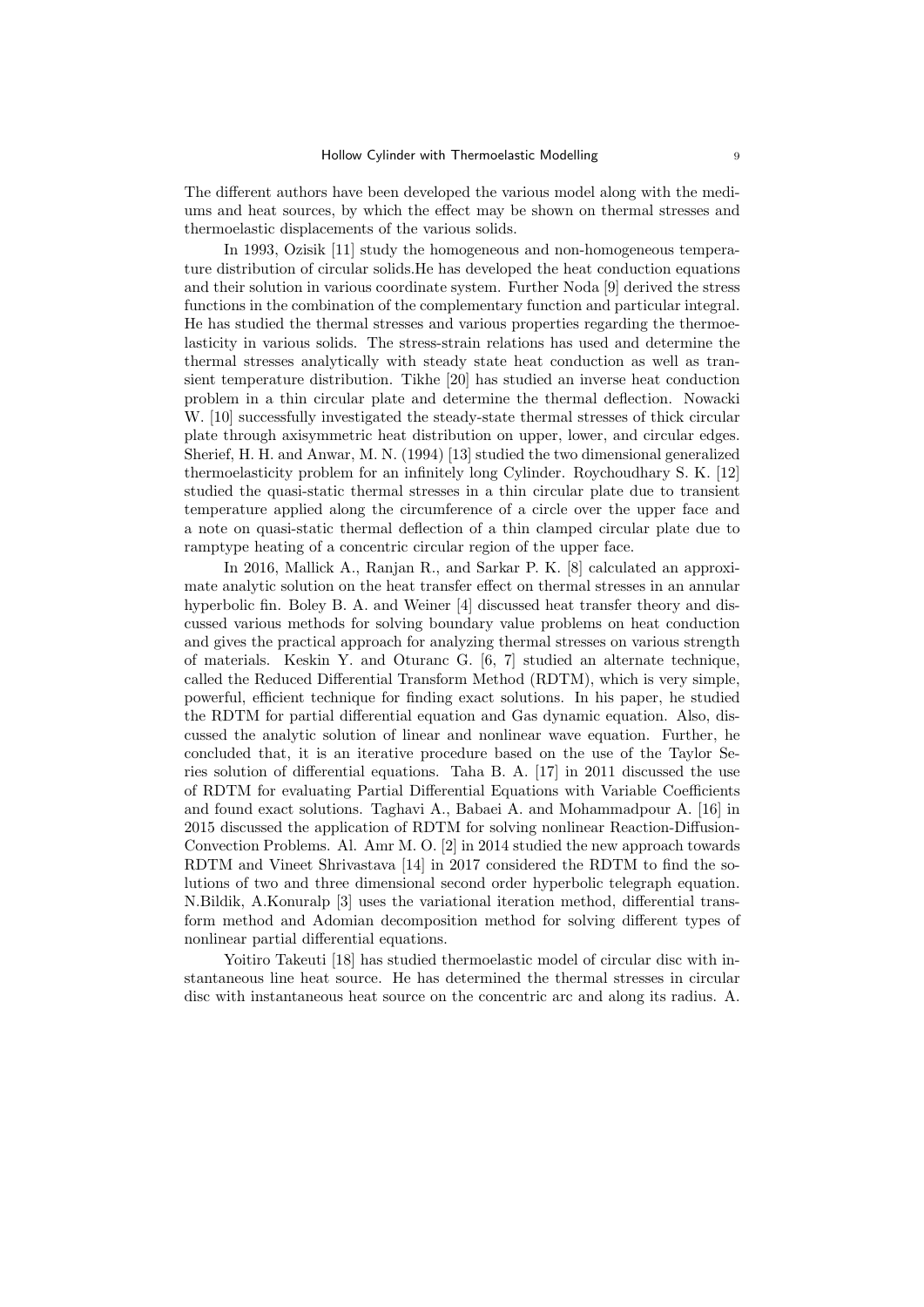M. Abd-Alla [1] has considered an infinite circular cylinder and determined the thermal stresses by using the Fourier transform method. The thermal stresses in a transversely isotropic medium with a penny-shaped crack has been studied by Y. M. Tasi [19] . A. H. Elsheikha [5] has considered the model for determination of thermal stresses and deflection in thick circular plate with axisymmetric heat source. He has been applied the Greens function method to obtain the results. Very recently C. S. Sutar[15] has determined bending in rectangular plate with the aid of thermal stresses. He explained the effect of thermal stresses on bending of plate by considering the copper material. This paper concern with the determination of thermal stresses, radial displacement of the hollow cylinder using stress function occupying the region  $a \leq r \leq b$ ,  $0 \leq \theta \leq 2\pi$  with consideration by inner and outer radius. The initial and boundary conditions has been considered alongwith the angular coordinate and by using the reduced differential transform method, the solution is obtained. The results are discussed through graphically which are drawn by using the mathematical software SCILAB.

| Nomenclature:                               |
|---------------------------------------------|
| $\alpha$ - Thermal expansion coefficient,   |
| $E$ - Young's Modulus,                      |
| $\chi$ -Stress function,                    |
| $u$ - Thermal Displacement,                 |
| $T$ - Temparature field,                    |
| $\chi_c$ -Complementary solution,           |
| $\chi_p$ -Particular solution,              |
| $T_0$ -Initial temparature,                 |
| $\nu$ -Poission's ratio,                    |
| $\varepsilon_{\theta\theta}$ -Plane Strain, |
| $\Gamma$ -Change in temparature.            |

1.1. Reduced differential transform method(RDTM). If  $s(x, y, z, t)$  is analytic and continuosly differentiable with repect to  $x, y, z$ , t then the reduced differential transform function of  $s(x, y, z, t)$  is defined as[2]

$$
S_k(x, y, z, t) = \frac{1}{k!} \left[ \frac{\partial^k}{\partial t^k} s(x, y, z, t) \right]_{t=t_0}.
$$
 (1)

And the inverse differential reduced transformed function of  $S_k(x, y, z, t)$  is given by

$$
s(x, y, z, t) = \sum_{k=0}^{\infty} S_k(x, y, z, t) (t - t_0)^k.
$$
 (2)

## 2. Formulation of Problem

Consider the one dimensional long hollow circular cylinder with inner radius a and outer radius b with  $0 \le \theta \le 2\pi$ , the steady state heat conduction governing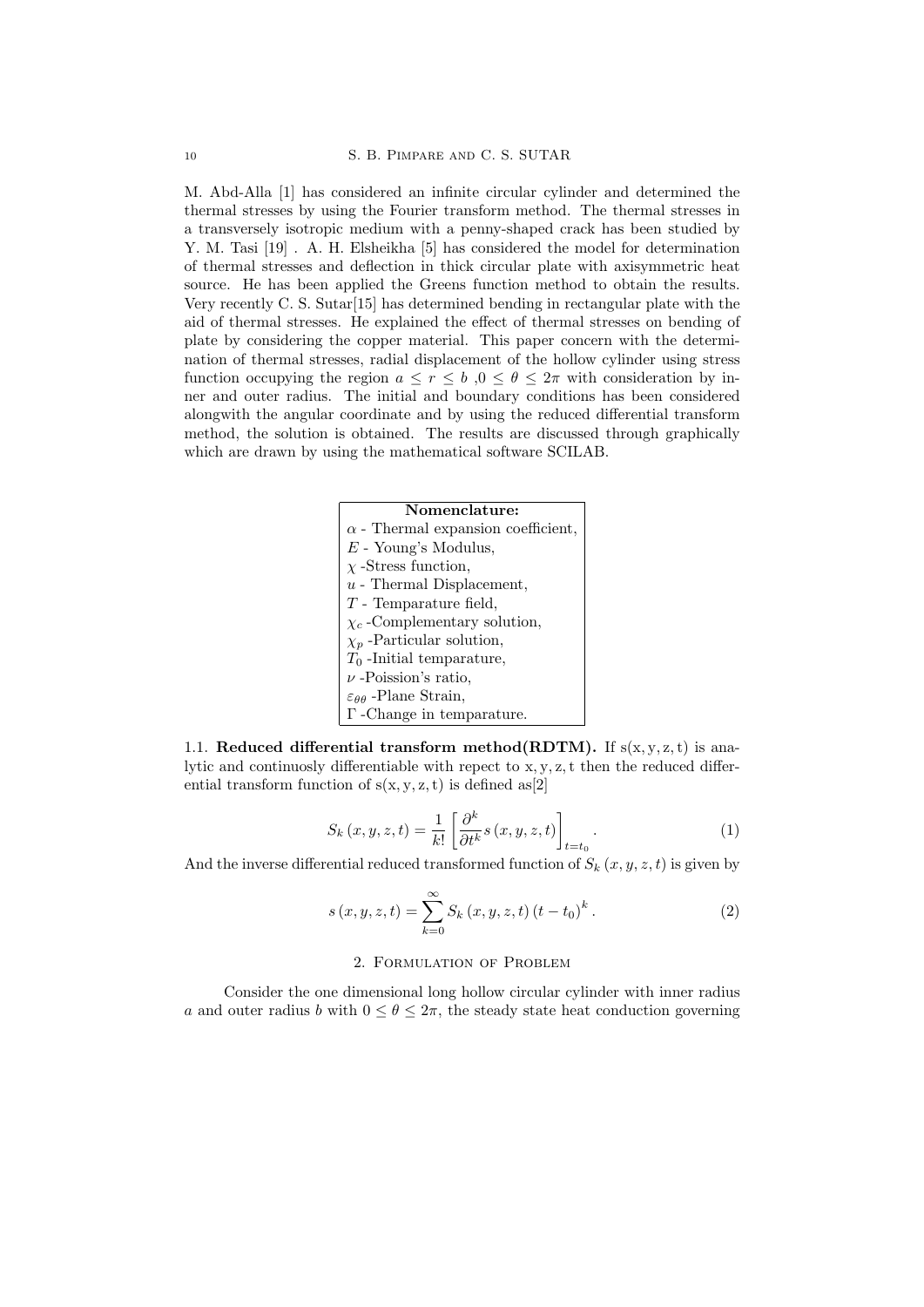equation is given by [9],

$$
\nabla^2 T = 0,\t\t(3)
$$

where

$$
\nabla^2 = \frac{\partial^2}{\partial r^2} + \frac{1}{r} \frac{\partial}{\partial r} + \frac{1}{r^2} \frac{\partial^2}{\partial \theta^2},
$$

with  $T_0 = i_0$ ,  $\left(\frac{\partial T}{\partial \theta}\right)_{\theta=0}$  $=i_1.$ 

The thermal stress function is given by the equation [9]

$$
\chi = \chi_c + \chi_p,\tag{4}
$$

where the  $\chi_c$  is complementary function and  $\chi_p$  is the particular solution of  $\chi$ . The  $\chi_c$  satisfies the following equation

$$
\nabla^4 \chi_c = 0. \tag{5}
$$

The  $\chi_p$  satisfies the following equation

$$
\nabla^2 \chi_p = -\alpha E \Gamma,\tag{6}
$$

where  $\Gamma = T - T_0$ .

The thermal stresses are given by the equations[9]

$$
\sigma_{rr} = \frac{1}{r^2} \frac{\partial^2 \chi}{\partial \theta^2} + \frac{1}{r} \frac{\partial \chi}{\partial r},\tag{7}
$$

$$
\sigma_{\theta\theta} = \frac{\partial^2 \chi}{\partial r^2},\tag{8}
$$

$$
\sigma_{r\theta} = -\frac{\partial}{\partial r} \left( \frac{1}{r} \frac{\partial \chi}{\partial \theta} \right). \tag{9}
$$

The stress strain relation is given by [9]

$$
\varepsilon_{\theta\theta} = \frac{1}{E} \left( \sigma_{\theta\theta} - \nu \sigma_{rr} \right) + \alpha \Gamma.
$$

Also, the strain-displacement relation [9] is given by

$$
\varepsilon_{\theta\theta}=\frac{u}{r}.
$$

Therefore the radial displacement is given by the equatin

$$
u = \frac{r}{E} \left( \sigma_{\theta\theta} - \nu \sigma_{rr} \right) + r\alpha \Gamma. \tag{10}
$$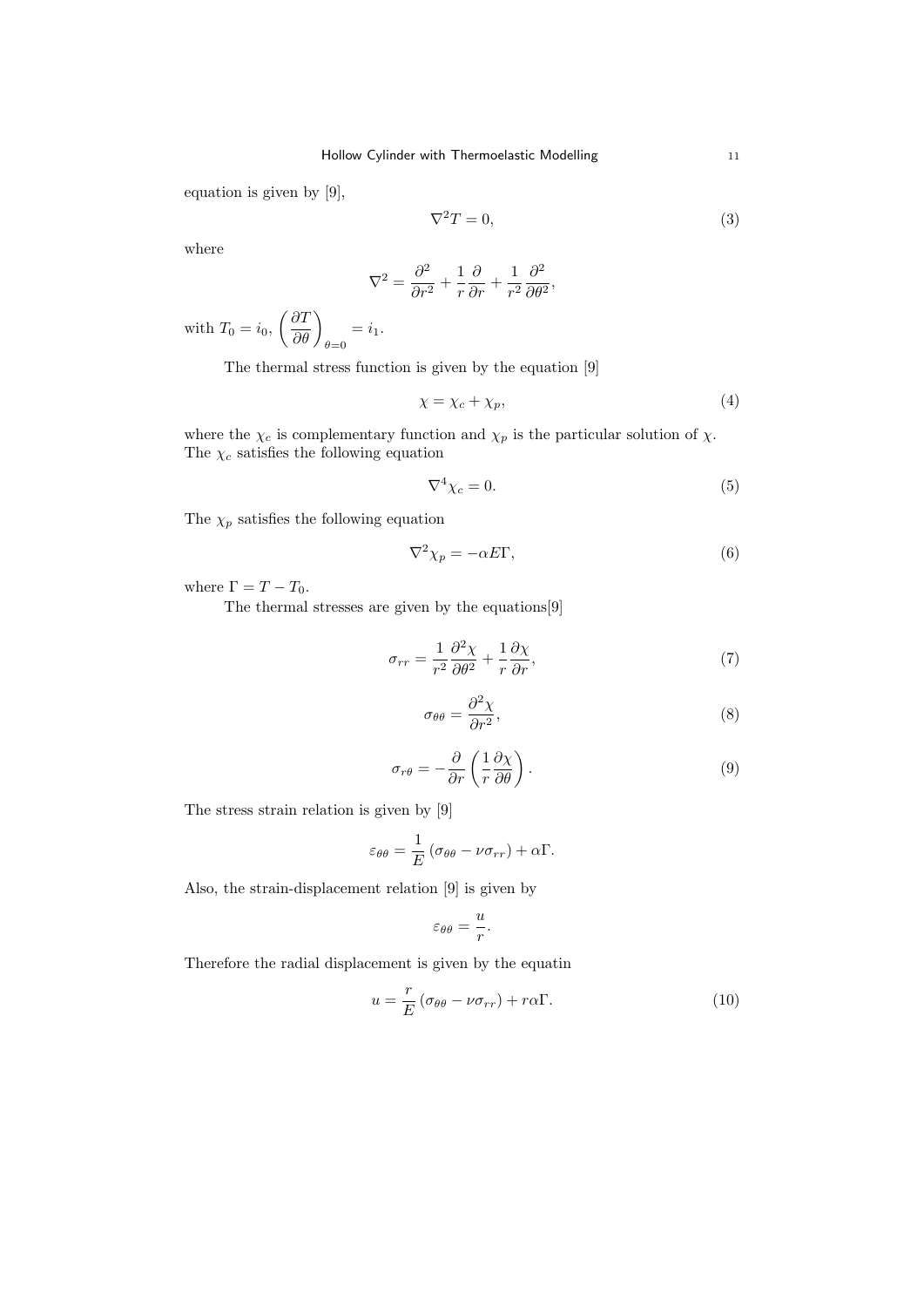## <sup>12</sup> S. B. Pimpare and C. S. SUTAR

## 3. Solution of the problem

Applying RDTM  $[$ by equation $(1)$  $]$  to equation- $(3)$  and using intial and boundary conditions we get,

$$
T_k = i_k, \text{ for } k = 2, 3, 4, ..., \tag{11}
$$

where  $i_k = \frac{1}{k(k)}$  $\frac{1}{k(k-1)}\left\{-r^2(i_{k-2})_{rr}-r(i_{k-2})_r\right\}.$ 

Taking inverse RDT [by equation(2)] to equation  $(11)$  we get,

$$
T = i_0 + i_1 \theta + \sum_{k=2}^{\infty} i_k \theta^k.
$$
 (12)

To obtain the theoretical solution for  $\chi_c$  from the equation (5), consider the initial and boundary conditions as,

$$
(\chi_c)_0 = g_0, \ (\chi_c)_1 = g_1, \ (\chi_c)_2 = g_2, \ (\chi_c)_3 = g_3,
$$

and by using RDTM we get,

$$
\chi_c = g_0 + g_1 \theta + g_2 \theta^2 + g_3 \theta^3 - \frac{1}{24} g_4 \theta^4 - \frac{1}{120} g_5 \theta^5 - \sum_{k=6}^{\infty} \frac{1}{k(k-1)(k-2)(k-3)} g_k \theta^k,
$$
\n(13)

where  
\n
$$
F_k = ((\chi_c)_k)_{rr} + \frac{1}{r} ((\chi_c)_k)_r + \frac{1}{r^2} (k+1)(k+2)(\chi_c)_{k+2},
$$
\n
$$
g_4 = r^4 (F_0)_{rr} + r^3 (F_0)_r + 2r^2 (g_2)_{rr} + 2r (g_2)_r,
$$
\n
$$
g_5 = r^4 (F_1)_{rr} + r^3 (F_1)_r + 6r^2 (g_3)_{rr} + 6r (g_3)_r,
$$
\n
$$
g_k = r^4 (F_{k-4})_{rr} + r^3 (F_{k-4})_r - \frac{1}{(k-4)(k-5)} [r^2 (g_{k-2})_{rr} + r (g_{k-2})_r].
$$

Also applying RDTM for the equation (6) and using equation (12) we get,

$$
\chi_p = -\frac{\alpha E r^2}{2} h_0 \theta^2 - \frac{\alpha E r^2}{6} h_1 \theta^3 - \frac{1}{12} s_1 \theta^4 - \frac{1}{20} s_2 \theta^5 - \sum_{k=6}^{\infty} \frac{1}{k(k-1)} s_{k-3} \theta^k \tag{14}
$$
  
where  

$$
h_k = \left[ \frac{1}{2} \frac{\partial^k h}{\partial k} \right] \qquad h = T - T_0
$$

$$
h_k = \left[\frac{1}{k!} \frac{\partial^{k-1}}{\partial \theta^k}\right]_{\theta=0}, \quad h = T - T_0,
$$
  
\n
$$
s_1 = \alpha E r^2 h_2 - \frac{\alpha E r^2}{2} \left[ (r^2 h_0)_{rr} + (r h_0)_r \right],
$$
  
\n
$$
s_2 = \alpha E r^2 h_3 - \frac{\alpha E r^2}{6} \left[ (r^2 h_1)_{rr} + (r h_1)_r \right],
$$
  
\n
$$
s_k = \alpha E r^2 h_{k+1} - \frac{1}{k(k+1)} \left[ r^2 (s_{k-2})_{rr} + r (s_{k-2})_r \right], \quad k = 3, 4, ....
$$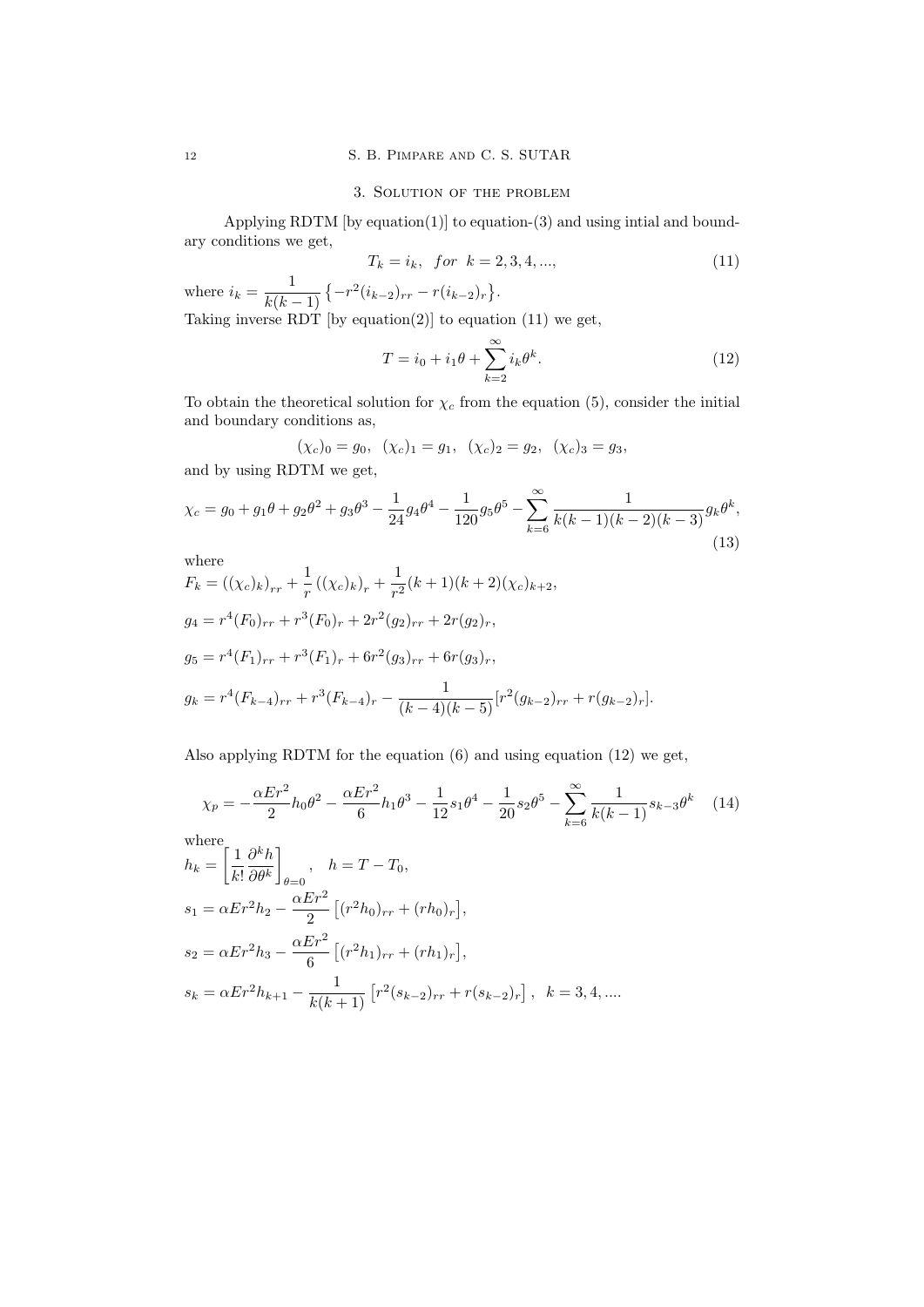with initial and boundary condition  $(\chi_p)_0 = 0$ ,  $(\chi_p)_1 = 0$ .

From equation(4),(13),(14) we get,

$$
\chi = g_0 + g_1 \theta + g_2 \theta^2 + g_3 \theta^3 - \frac{1}{24} g_4 \theta^4 - \frac{1}{120} g_5 \theta^5 - \sum_{k=6}^{\infty} \frac{1}{k(k-1)(k-2)(k-3)} g_k \theta^k - \frac{\alpha E r^2}{2} h_0 \theta^2 - \frac{\alpha E r^2}{6} h_1 \theta^3 - \frac{1}{12} s_1 \theta^4 - \frac{1}{20} s_2 \theta^5 - \sum_{k=6}^{\infty} \frac{1}{k(k-1)} s_{k-3} \theta^k.
$$
 (15)

Therefore, the thermal stresses and radial displacement are given by

$$
\sigma_{rr} = \frac{1}{r^2} \left[ g_0 + g_1 \theta + g_2 \theta^2 + g_3 \theta^3 - \frac{1}{24} g_4 \theta^4 - \frac{1}{120} g_5 \theta^5 \right]_{\theta \theta}
$$

$$
- \frac{1}{r^2} \left\{ \sum_{k=6}^{\infty} \frac{1}{k(k-1)(k-2)(k-3)} \left[ k(k-1) g_k \theta^{k-2} + 2k \theta^{k-1} (g_k)_{\theta} + \theta^k (g_k)_{\theta \theta} \right] \right\}
$$

$$
- \alpha E h_0 - \alpha E h_1 \theta - \frac{1}{r^2} \left[ \frac{1}{12} s_1 \theta^4 - \frac{1}{20} s_2 \theta^5 - \sum_{k=6}^{\infty} \frac{1}{k(k-1)} s_{k-3} \theta^k \right]_{\theta \theta} + \frac{\eta}{r}, \quad (16)
$$

where

$$
\eta = \left\{ g_0 + g_1 \theta + g_2 \theta^2 + g_3 \theta^3 - \frac{1}{24} g_4 \theta^4 - \frac{1}{120} g_5 \theta^5 - \sum_{k=6}^{\infty} \frac{1}{k(k-1)(k-2)(k-3)} g_k \theta^k \right\}_r
$$
  

$$
- \frac{\alpha E \theta^2}{2} (2rh_0 + r^2(h_0)_r) - \left\{ \frac{\alpha E r^2}{6} h_1 \theta^3 + \frac{1}{12} s_1 \theta^4 + \frac{1}{20} s_2 \theta^5 - \sum_{k=6}^{\infty} \frac{1}{k(k-1)} s_{k-3} \theta^k \right\}_r.
$$
  

$$
\sigma_{\theta\theta} = (g_0)_{rr} + (g_1)_{rr} \theta + (g_2)_{rr} \theta^2 + (g_3)_{rr} \theta^3 - \frac{1}{24} (g_4)_{rr} \theta^4 - \frac{1}{120} (g_5)_{rr} \theta^5
$$

 $+\sum_{k=6}^{\infty}$  $\frac{1}{k(k-1)(k-2)(k-3)}(g_k)_{rr}\theta^k-\frac{\alpha E}{2}$  $\frac{\alpha E}{2} (r^2(h_0)_{rr} + 4r(h_0)_r + 2h_0)\theta^2 - \frac{\alpha E}{6}$  $\frac{dE}{6}(r^2(h_1)_{rr}+$  $4r(h_1)_r + 2h_1)\theta^3$ 

$$
-\frac{1}{12}(s_1)_{rr}\theta^4 - \frac{1}{20}(s_2)_{rr}\theta^5 - \sum_{k=6}^{\infty} \frac{1}{k(k-1)}(s_{k-3})_{rr}\theta^k.
$$
 (17)

$$
\sigma_{r\theta} = \frac{1}{r^2} (\zeta - \xi) - \frac{1}{r} (\zeta_r - \xi_r),
$$
\n(18)

where

$$
\zeta = (g_0)_{\theta} + g_1 + (g_1)_{\theta} \theta + (g_2)_{\theta} \theta^2 + 2\theta g_2 + 3g_3 \theta^2 + (g_3)_{\theta} \theta^3 - \frac{1}{24} [4g_4 \theta^3 + (g_4)_{\theta} \theta^4]
$$

$$
-\frac{1}{120} [5g_5 \theta^4 + (g_5)_{\theta} \theta^5] - \sum_{k=6}^{\infty} \frac{1}{k(k-1)(k-2)(k-3)} [kg_k \theta^{k-1} + (g_k)_{\theta} \theta^k]
$$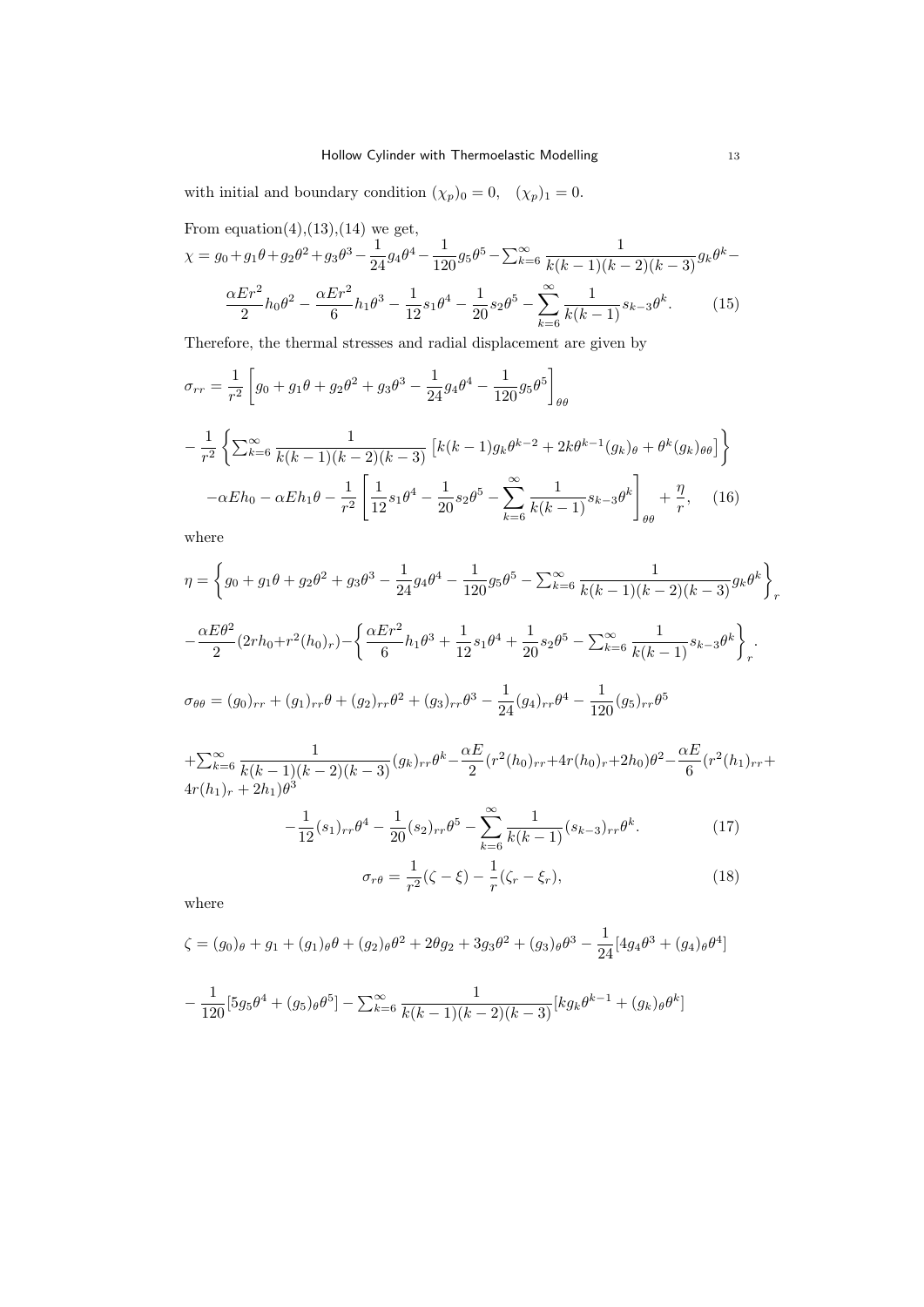$$
\xi=\frac{\alpha Er^{2}}{2}[2h_{0}\theta+(h_{0})_{\theta}\theta^{2}]+\frac{\alpha Er^{2}}{6}[3h_{1}\theta^{2}+(h_{1})_{\theta}\theta^{3}]+\frac{1}{12}[(s_{1})_{\theta}\theta^{4}+4s_{1}\theta^{3}]+\frac{1}{20}[(s_{2})_{\theta}\theta^{5}+5s_{2}\theta^{4}]
$$

$$
+\sum_{k=6}^{\infty} \frac{1}{k(k-1)}[(s_{k-3})_{\theta}\theta^{k} + ks_{k-3}\theta^{k-1}].
$$

The radial displacement is given by

$$
u = \frac{r}{E} \left\{ (g_0)_{rr} + (g_1)_{rr} \theta + (g_2)_{rr} \theta^2 + (g_3)_{rr} \theta^3 - \frac{1}{24} (g_4)_{rr} \theta^4 - \frac{1}{120} (g_5)_{rr} \theta^5 \right\}
$$
  
\n
$$
- \frac{r}{E} \left\{ \sum_{k=6}^{\infty} \frac{1}{k(k-1)(k-2)(k-3)} (g_k)_{rr} \theta^k - \frac{\alpha E}{2} (r^2 (h_0)_{rr} + 4r (h_0)_r + 2h_0) \theta^2 \right\}
$$
  
\n
$$
- \frac{\alpha r}{6} (r^2 (h_1)_{rr} + 4r (h_1)_r + 2h_1) \theta^3
$$
  
\n
$$
- \frac{r}{E} \left\{ \frac{1}{12} (s_1)_{rr} \theta^4 - \frac{1}{20} (s_2)_{rr} \theta^5 - \sum_{k=6}^{\infty} \frac{1}{k(k-1)} (s_{k-3})_{rr} \theta^k \right\}
$$
  
\n
$$
- \frac{r\nu}{E} \left\{ \frac{1}{r^2} \left[ g_0 + g_1 \theta + g_2 \theta^2 + g_3 \theta^3 - \frac{1}{24} g_4 \theta^4 - \frac{1}{120} g_5 \theta^5 \right]_{\theta \theta} \right\}
$$
  
\n
$$
+ \frac{r\nu}{E} \left\{ \frac{1}{r^2} \left\{ \sum_{k=6}^{\infty} \frac{1}{k(k-1)(k-2)(k-3)} \left[ k(k-1) g_k \theta^{k-2} + 2k \theta^{k-1} (g_k)_{\theta} + \theta^k (g_k)_{\theta \theta} \right] \right\} \right\}
$$
  
\n
$$
+ r\alpha [i_0 + i_1 \theta + \sum_{k=2}^{\infty} i_k \theta^k].
$$
 (19)

## 4. Discussion and Conclusions

Consider the hollow cylinder of copper material with inner radius 6mts and outer radius 8mts.

Also 
$$
i_0 = r^2
$$
,  $i_1 = 2r^2$ ,  
\n $g_0 = r^2$ ,  $g_1 = -r^2$ ,  $g_2 = 0 = g_3$ ,  
\n $\alpha = 16.5 \times 10^{-6} (^0C)^{-1}$ ,  $E = 1.2 \times 10^{11} (N/m^2)$ ,  $\nu = 0.34$ .

and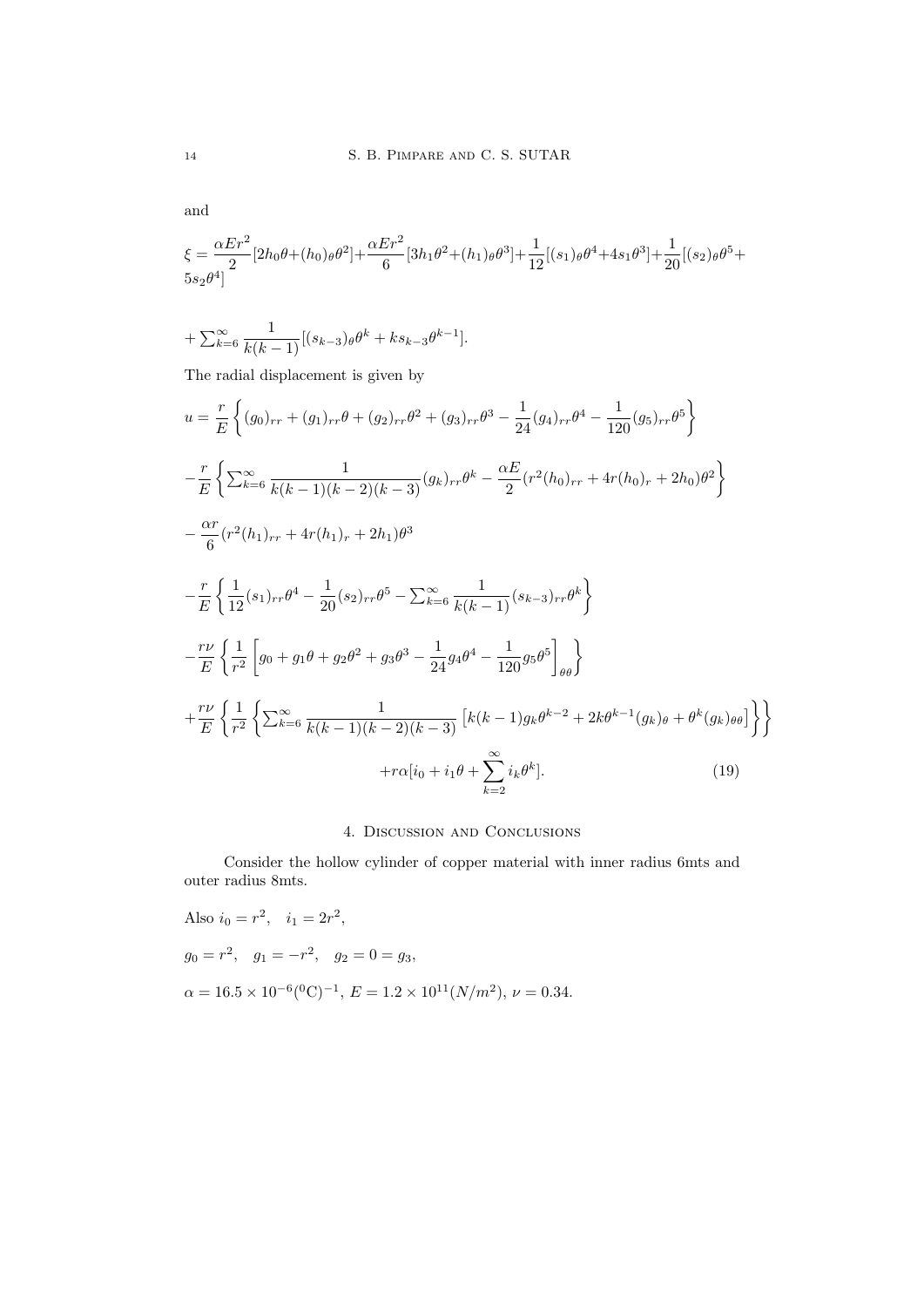Hollow Cylinder with Thermoelastic Modelling 15



FIGURE 1. T Vs  $\theta$ 



FIGURE 2.  $\sigma_{rr}$  Vs  $\theta$ 

Figure 1 shows the result of temperature change at the inner and outer boundary of hollow cylinder. The inner temperature of the cylinder is less than that of at surface of the cylinder with repect to change in  $\theta$ . But at some stage the temperature distribution changes in vice-versa. This process continues in sequentially manner.

The figure 2 gives the change in thermal stresses  $\sigma_{rr}$  with respect to change in  $\theta$ . The nature of thermal stresses remains same at inner and outer surfae of the cylinder. The thermal stresses upto some value of  $\theta$  are constant and decreases suddenly as increase in  $\theta$ . Also figure 3 discribes the same nature of  $\sigma_{\theta\theta}$  with respect to  $\theta$  as by figure 2 but its change in numerical values of the thermal stresses  $\sigma_{\theta\theta}$ .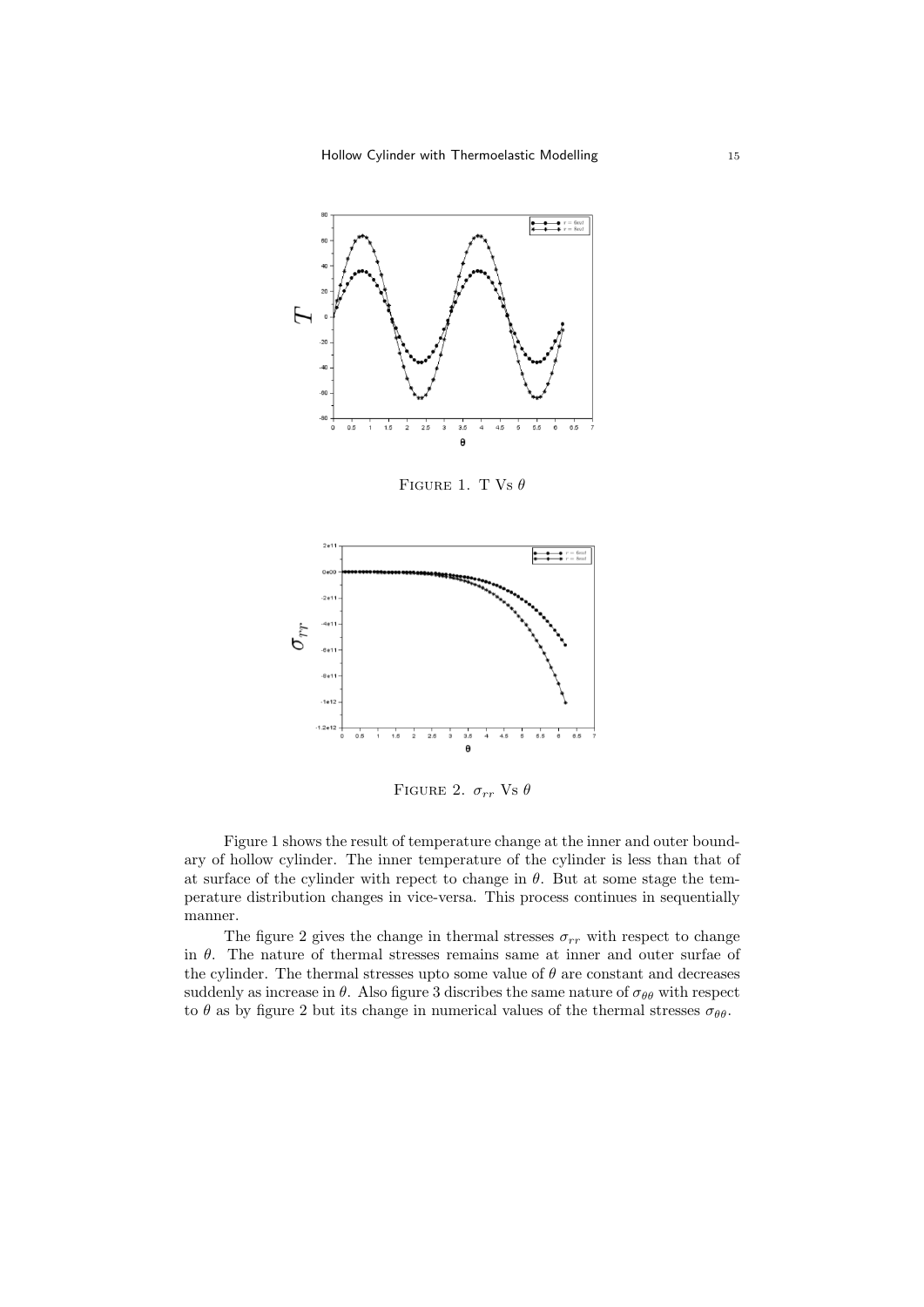

FIGURE 4.  $\sigma_{r\theta}$  Vs  $\theta$ 

In Figure 4 the change in the thermal stress  $\sigma_{r\theta}$  with respect to  $\theta$  has shown. The nature discribes that upto  $\theta = 2$  the thermal stress remains constant but as increases the value of  $\theta$  the  $\sigma_{r\theta}$  suddenly increases.

Figure 5 gives the nature of radial displacement u with the value of  $\theta$ . The radial displacement at inner and outer surface of cylinder is constant for some values of  $\theta$  but after that it will decreases with increase in  $\theta$ . The nature of radial displacement is depends on the values of thermal stresses  $\sigma_{\theta\theta}$  and  $\sigma_{rr}$ . Also we can conclude that there is little change in displacement at inner and outer surface of the cylinder whenever there is change in the values of  $\theta$ .

In the proposed paper we have discussed the steady state heat conduction for hollow circular cylinder with inner and outer radius  $a$  and  $b$  respectively. We have determined the thermal stresses and radial displacement with the effect of temperature of the cylinder at inner and outer surface. By means of thermal stress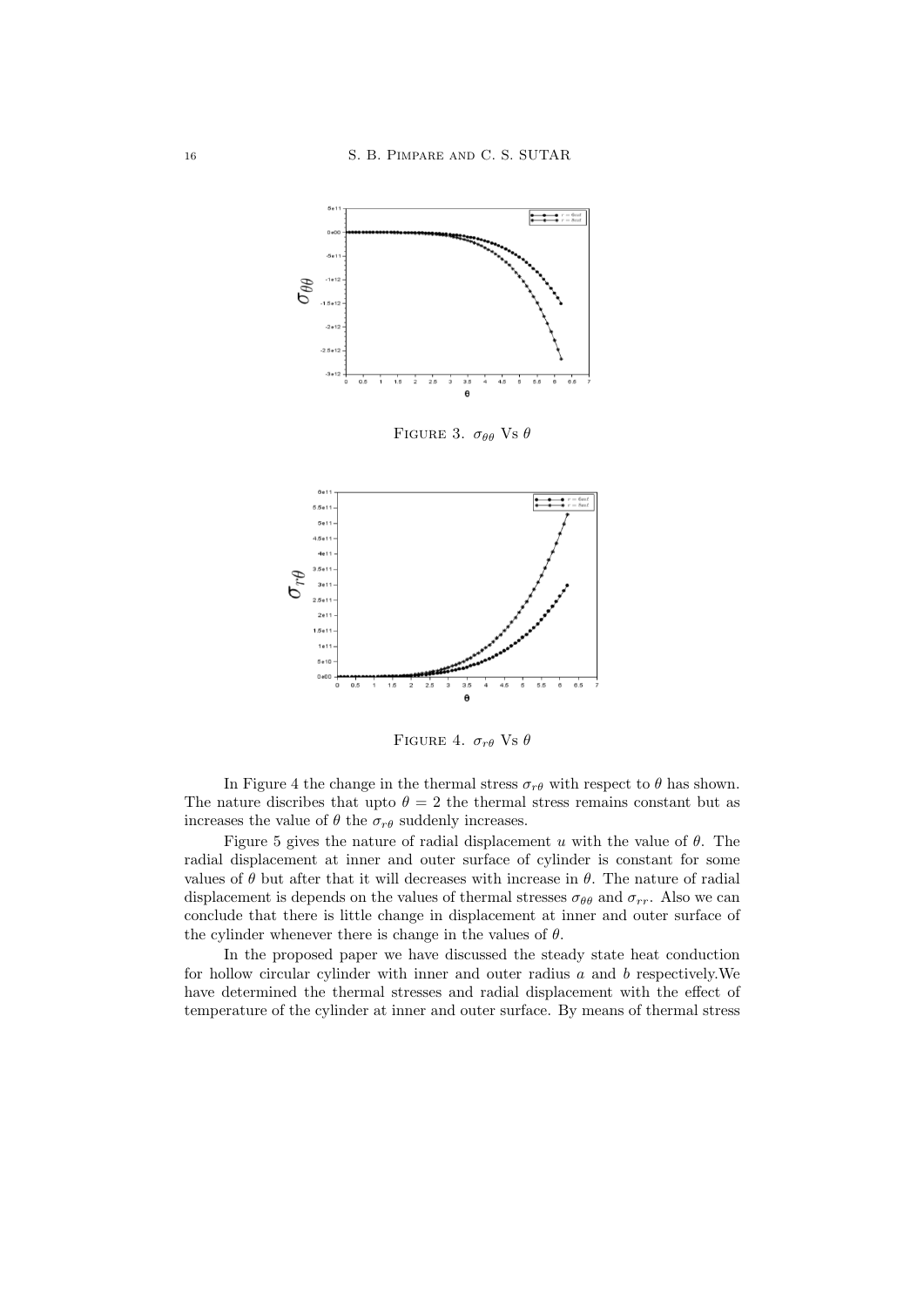

FIGURE 5.  $u$  Vs  $\theta$ 

fuction and with heat flux boundary condition at  $\theta$ , the mathematical model has solved by using the reduced differential transform method.It observed that the temperature distribution and thermal stress obtained are in the Taylor's series form. The radial displacement is depend upon the radius of the cylinder and  $\theta$ which is also in the Taylor's series form. The nature of thermal stresses at inner and outer boundary of the cylinder remains same but the numerical values are different at both the boundaries. That means we conclude that the thermal stresses and displacement of cylinder are different at inner and outer boundary surface of the cylinder.

#### REFERENCES

- [1] Abd-Alla, A. M., Yahya, G. A. and Farhan, A. M., Thermal stresses in an infinite circular cylinder, Journal of Mechanical Science and Technology, 26(6) (2012), 1829-1839.
- [2] Al-Amr, M.O., New applications of reduced differential transform method, Alexandria Engineering Journal, **53** (2014), 243-247.
- [3] Bildik, N. and Konuralp, A., The use of variational iteration method, differential transform method and Adomian decomposition method for solving different types of nonlinear partial differential equations, International Journal of Nonlinear Sciences and Numerical Simulation  $7(1)$  (2006), 65-70.
- [4] Boley, B. A. and Weiner, J. H., Theory of Thermal Stresses, New York, 1960.
- [5] Elsheikha, A. H., Guo, J. and Lee, K. M., Thermal deflection and thermal stresses in a thin circular plate under an axisymmetric heat source, Journal of Thermal Stresses 42(3) (2019), 1-13. https://doi.org/10.1080/01495739.2018.1482807
- [6] Keskin, Y. and Oturanc, G., Reduced differential transform method for partial differential equation, International Journal of Nonlinear Sciences and Numerical Simulation, 10(6) (2009), 741-749.
- [7] Keskin, Y. and Oturanc, G., Application of reduced differntial transformation method for solving gas dynamic equation, Int. J. Contemp. Math. Sciences, 5(22) (2010), 1091-1096.
- [8] Mallick, A., Ranjan R. and Sarkar, P. K., Effect of heat transfer on thermal stresses in an annular hyperbolic fin: an approximate analytic solution, Journal of Theoretical and Applied Mechanics, 54(2) (2016), 437-448.
- [9] Noda, N. Hetnarski, R.B. , Tanigawa. Y. Thermal Stresses, Taylor and Francis, 2003.